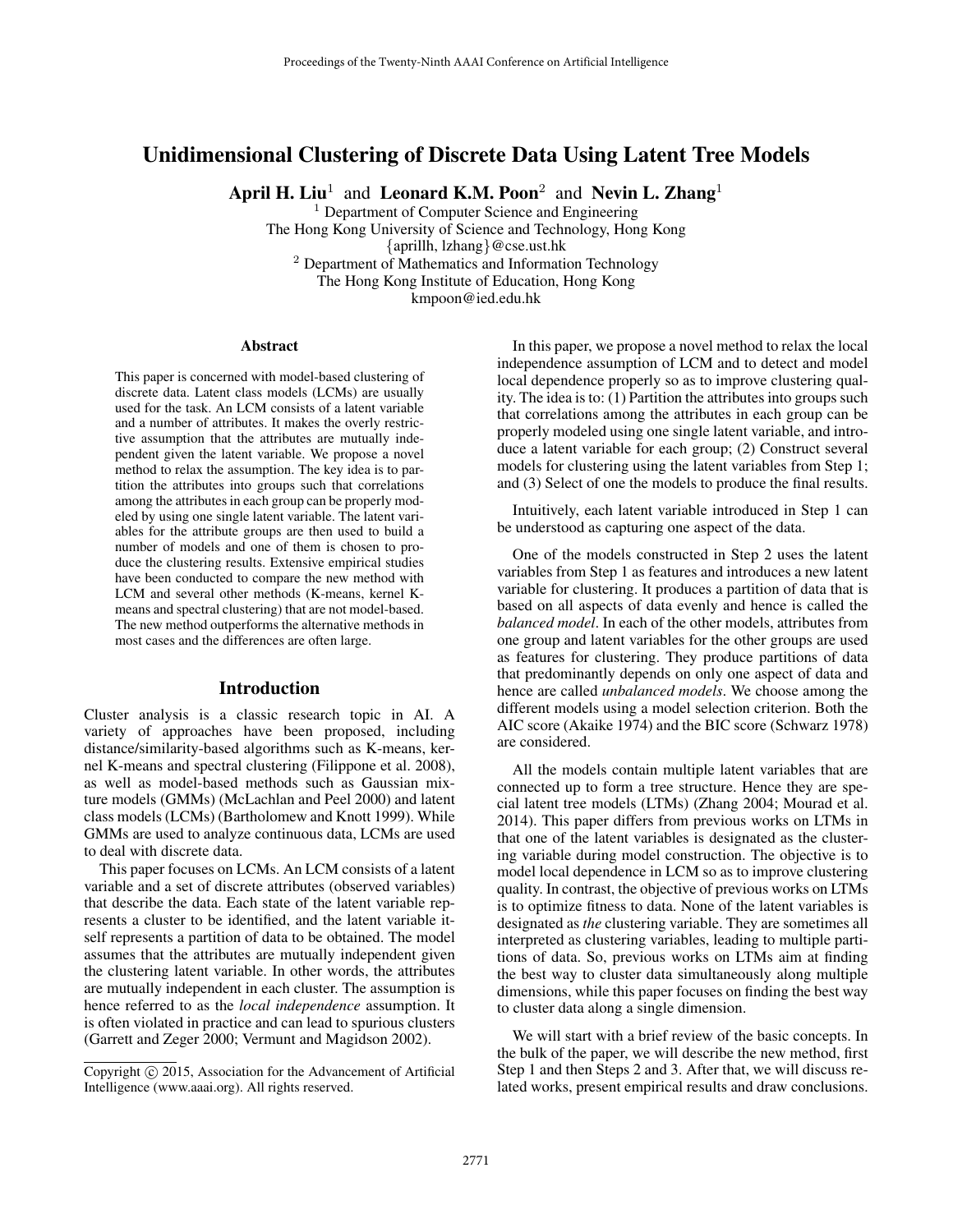

Figure 1: A latent class model and a latent tree model.

#### Review of Basic Concepts

We start by giving a brief review of LCMs and LTMs. A *latent tree model* (LTM) is a Markov random field over an undirected tree, where variables at leaf nodes are observed and variables at internal nodes are hidden. An example LTM is shown in Figure 1((b)), where  $Y_1$  and  $Y_2$  are latent variables, while  $X_1 - X_5$  are observed variables. For technical convenience, we often root an LTM at one of its latent nodes and regard it as a directed graphical model, *i.e.*, a Bayesian network (Pearl 1988). In the example, suppose that we root the model at the node  $Y_1$ . Then the numerical information of the model includes a marginal distribution  $P(Y_1)$  for the root and one conditional distribution for each edge (e.g.,  $P(X_1|Y_1)$  for  $Y_1 \rightarrow X_1$  and and  $P(Y_2|Y_1)$  for  $Y_1 \rightarrow X_2$ ).

In general, suppose there are  $p$  observed variables  $X_1, \ldots, X_p$  and q latent variables  $Y_1, \ldots, Y_q$  in an LTM. Denote the parent of a variable  $Z$  as  $parent(Z)$  and let  $parent(Z)$  be the empty set when Z is the root. The LTM defines a joint distribution over  $X_1, \ldots, X_p, Y_1, \ldots, Y_q$  as:

$$
P(X_1, \ldots, X_p, Y_1, \ldots, Y_q)
$$
  
= 
$$
\prod_{Z \in \{X_1, \ldots, X_p, Y_1, \ldots, Y_q\}} P(Z|parent(Z)).
$$

The BIC score (Schwarz 1978) is usually used to evaluate an LTM m:  $BIC(m|D) = \log P(D|m, \theta^*) - \frac{d(m)}{2} \log N$ , where D is the data set,  $\theta^*$  is the maximum likelihood estimate of the parameters,  $d(m)$  is the number of free probability parameters in  $m$ , and  $N$  is the sample size. In this paper, we sometimes also consider the AIC score (Akaike 1974):  $AIC(m|D) = \log P(D|m, \theta^*) - d(m).$ 

A *latent class model* (LCM) is an LTM with a single latent variable. An example is shown in Figure 1((a)), where  $Y_1$  is the latent variable and  $X_1 - X_5$  are observed variables. Suppose there is a data set on the observed variables. To *learn an LCM* from the data set means to determine the *cardinality* (i.e., the number of states) of  $Y_1$  and the probability distributions  $P(Y_1)$  and  $P(X_i|Y_1)$   $(i = 1, \ldots, 5)$ . To do so, we initially set the cardinality of  $Y_1$  at 2 and optimized the probability parameters using the EM algorithm (Dempster, Laird, and Rubin 1977). Then the cardinality is gradually increased and the parameters are re-estimated after each increase. The process stops when model score ceases to increase. The final model is returned as the output. We will refer to this procedure as LearnLCM $(D, f)$ , where D is the data set and f is a model scoring function.

After an LCM is learned, we can calculate the posterior distribution  $P(Y_1|X_1, \ldots, X_5)$  for each data case. The data case belongs to each state of  $Y_1$  with some probability. Hence, the posterior distributions for all data cases give

a *soft partition* of the data. If we assign each data case to the state of  $Y_1$  with the maximum posterior probability, an operation known as *hard assignment*, then we obtain a *hard partition* of the data.

### Extraction of Latent Features

In this section, we describe Step 1 of the new method. The *unidimensionality test* (shortened the *UD-test*), is a Bayesian statistical test which tests whether correlations among a subset  $S$  of attributes can be properly modeled using one single latent variable (Liu et al. 2013). Let  $m_1$  and  $m_2$  be the models with the highest BIC scores among LTMs for S that contain a single latent variable or contain no more than two latent variables respectively. The *UD-test passes* if and only if one of these two conditions is satisfied : (1)  $m_2$  contains only one latent variable, or  $(2)$   $m_2$  contains two latent variables and

$$
BIC(m_2|D') - BIC(m_1|D') \le \delta,
$$
\n(1)

where  $\delta$  is a threshold parameter. The left hand side of equation (1) is an approximation to the logarithm of the Bayes factor (Kass and Raftery 1995) for comparing  $m_2$  with  $m_1$ . For this reason, only the BIC score is used in the UD-test.

In our experiments, the threshold  $\delta$  is set at 3 as suggested by Kass and Raftery (1995). This means that we would conclude the correlations among a set of attributes can be properly modeled using one single latent variable if there is no strong evidence pointing to the opposite. If the UD-test passes, we say that the set S of attributes is *unidimensional*.

To perform the UD-test in practice, we first project the original data set D onto S to get a smaller data set  $D'$ . The model  $m_1$  is obtained using LearnLCM $(D', f)$ . The model  $m_2$  is obtained using the EAST algorithm (Chen et al 2012). EAST searches in the space of all LTMs to find the one with the highest BIC score. For UD-test, we restrict the space to contain only LTMs with one or two latent variables.

In the following, we present a method proposed by Liu et al. (2013) for partitioning the attributes in a data set into unidimensional clusters, or *UD clusters* for short. The method relies on mutual information (MI) (Cover and Thomas 1991). The mutual information  $I(X; Y)$  between two variables  $X$  and  $Y$  is defined as:

$$
I(X;Y) = \sum_{X,Y} P(X,Y) \log \frac{P(X,Y)}{P(X)P(Y)},
$$

where summation is taken over all possible states of  $X$  and Y. For this work,  $P(X, Y)$  is the joint empirical distribution of the two variables estimated from data.

To determine the first UD cluster, one maintains a working set  $S$  of attributes that initially consists of the pair of attributes with the highest MI. The set is then expanded by adding other attributes one by one. At each step, one adds the attribute that has the highest MI with the current set. The MI between a variable  $X$  and a set  $S$  of variables is estimated as  $I(X; S) = \max_{Z \in S} I(X; Z)$ . Then the UD-test is performed to determine whether correlations among the variables in  $S$  can still be properly modeled using one single latent variable. If the UD-test fails, the expansion process stops and the first UD cluster is picked.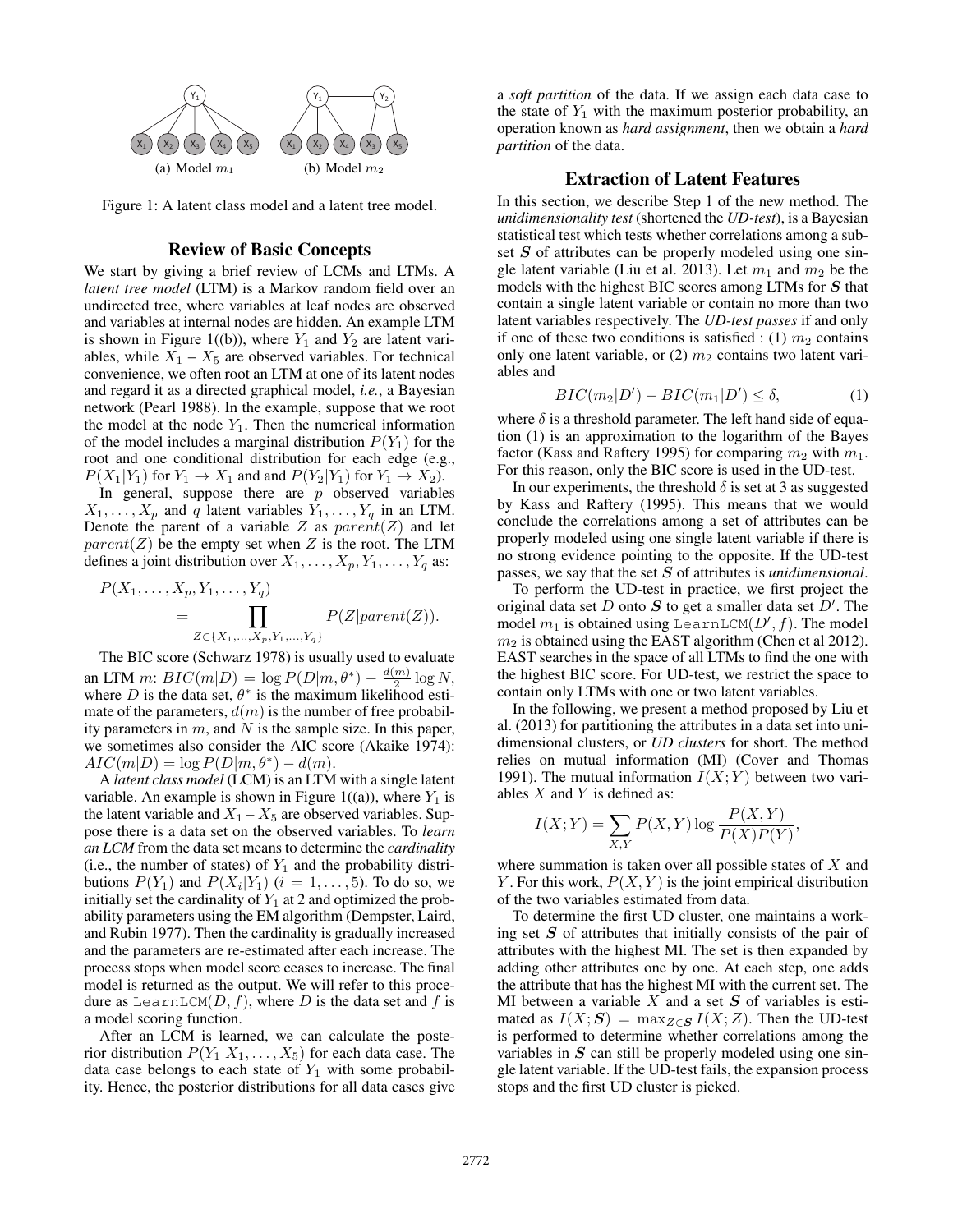To illustrate the process, suppose that the working set initially contains  $X_1$  and  $X_2$ , and then  $X_3$  and  $X_4$  are added and the UD-test passes in both cases. Now consider the addition of attribute  $X_5$ . Suppose the models  $m_1$  and  $m_2$  learned for the attributes  $\{X_1, X_2, X_3, X_4, X_5\}$  are as shown in Figure 1. Further suppose the difference of BIC scores between  $m_2$  and  $m_1$  exceeds the threshold  $\delta$ . Then the UD-test fails and it is time to pick the first UD cluster. The model  $m_2$  gives us two possible UD clusters  $\{X_1, X_2, X_4\}$  and  $\{X_3, X_5\}$ . The first cluster is picked because it contains both of the two initial attributes  $X_1$  and  $X_2$ . In general, it might happen that none of the two clusters given by  $m_2$  contain both of the two initial attributes. In such a case, we pick the one with more attributes and break ties arbitrarily.

After the first UD cluster is determined, attributes in the cluster are removed from the data set, and the process is repeated to find other UD clusters. This continues until all attributes are grouped into UD clusters.

After attribute partition, an LCM is learned for attributes in each UD cluster using LearnLCM $(D, f)$ . Suppose there are  $L$  variable clusters. Then we get  $L$  LCMs. Denote the latent variables in the LCMs as  $Y_1, Y_2, \ldots, Y_L$ . They will be used as features for data clustering. We will refer to the procedure that produces the L latent variables and LCMs as AttributeGrouping $(D, \delta, f)$ , where D is the data set,  $\delta$  is the threshold for UD-test, and f is the model scoring function used when learning LCMs for the UD clusters.

### Use of Latent Features for Data Clustering

In this section, we describe Steps 2 and 3 of the new method using an example. We have run AttributeGrouping on a version of the heart-c data set from the UCI repository (Bache and Lichman 2013). Four UD clusters are detected. The first cluster consists of the attributes: cp (chest pain type) and exang (exercise induced angina); and the second consists of: oldpeak (ST depression induced by exercise), slope (slope of the peak exercise ST segment), and thalach (maximum heart rate achieved). The two clusters are clearly meaningful and capture two different aspects of the data. The other two are not given to save space.

An LCM is learned for each UD cluster of attributes. Denote the latent variables in the four LCMs as  $Y_1$ ,  $Y_2$ ,  $Y_3$ and  $Y_4$  respectively. They are the latent features detected by AttributeGrouping. The question is how to use the latent variables to cluster the data.

One natural idea is to build an LCM using the four latent variables as features. The results in the model shown in Figure  $2((a))$ . The top part of the model is an LCM, where  $C$  is a new latent variable that represents the data partition to be obtained, and is hence called the *clustering variable*. Attributes are added at the bottom because the variables at the middle level are latent and their values must be inferred from observed variables. The model is balanced because all UD clusters are treated in the same as far as the model structure is concerned. It will be called the *balanced 3L-LTM*.

In the balanced 3L-LTM, the cardinalities of the latent variables  $Y_1, Y_2, Y_3$  and  $Y_4$ , and the conditional distributions of their children are inherited from the LCMs produced by AttributeGrouping and are fixed. Those distributions



Figure 2: The balanced and unbalanced 3L-LTMs learned on the heart-c data set. The numbers in parenthesis are the cardinalities of the latent variables estimated by our method.

define the latent features. If there were allowed to change, then we would not be using the features as they are. We need to determine the cardinality of the clustering variable  $C$ , the marginal distribution  $P(C)$ , and the conditional distribution of each child of C given C, i.e.,  $P(Y_i|C)$   $(i = 1, 2, 3, 4)$ . This is done using a procedure similar to LearnLCM( $D, f$ ).

In addition to the balanced 3L-LTM, we also consider a number of unbalanced models where the attributes from one UD cluster, together with latent variables for other UD clusters, are used as features. One example is shown in Figure  $2(0)$ , where the attributes  $cp$  and exang from one UD cluster and the latent variables  $Y_2$ ,  $Y_3$  and  $Y_4$  for the other UD clusters are used as features for the LCM at the top. Such a model is desirable if the "true clustering" primarily depends on only one aspect of the data.

In the unbalanced model, the cardinalities of  $Y_2$ ,  $Y_3$ ,  $Y_4$ and the conditional distributions of their children are inherited from the LCMs produced by AttributeGrouping and are fixed. We need to determine the cardinality of  $C$ , the marginal distribution  $P(C)$ , and the conditional distribution of each child of  $C$  given  $C$ . This is done using a procedure similar to LearnLCM $(D, f)$ . Note that we do not consider the use of attributes from multiple UD clusters directly as features because that would introduce local dependence.

Suppose the subroutine AttributeGrouping produces  $L$  latent features. Using those features, we can construct one balanced 3L-LTM, and L unbalanced 3L-LTMs. Among the  $L + 1$  models, we pick one best model as the final output. Here we try both BIC and AIC as the criterion for model selection. After the model is learnt, one can compute the posterior distribution  $P(C|d_i)$  of the clustering variable C for each data case  $d_i$ . This gives a soft partition of the data. To obtain a hard partition, one can assign each data case to the state of  $C$  that has the maximum posterior probability.

Algorithm 1 shows the pseudo-code for our algorithm. It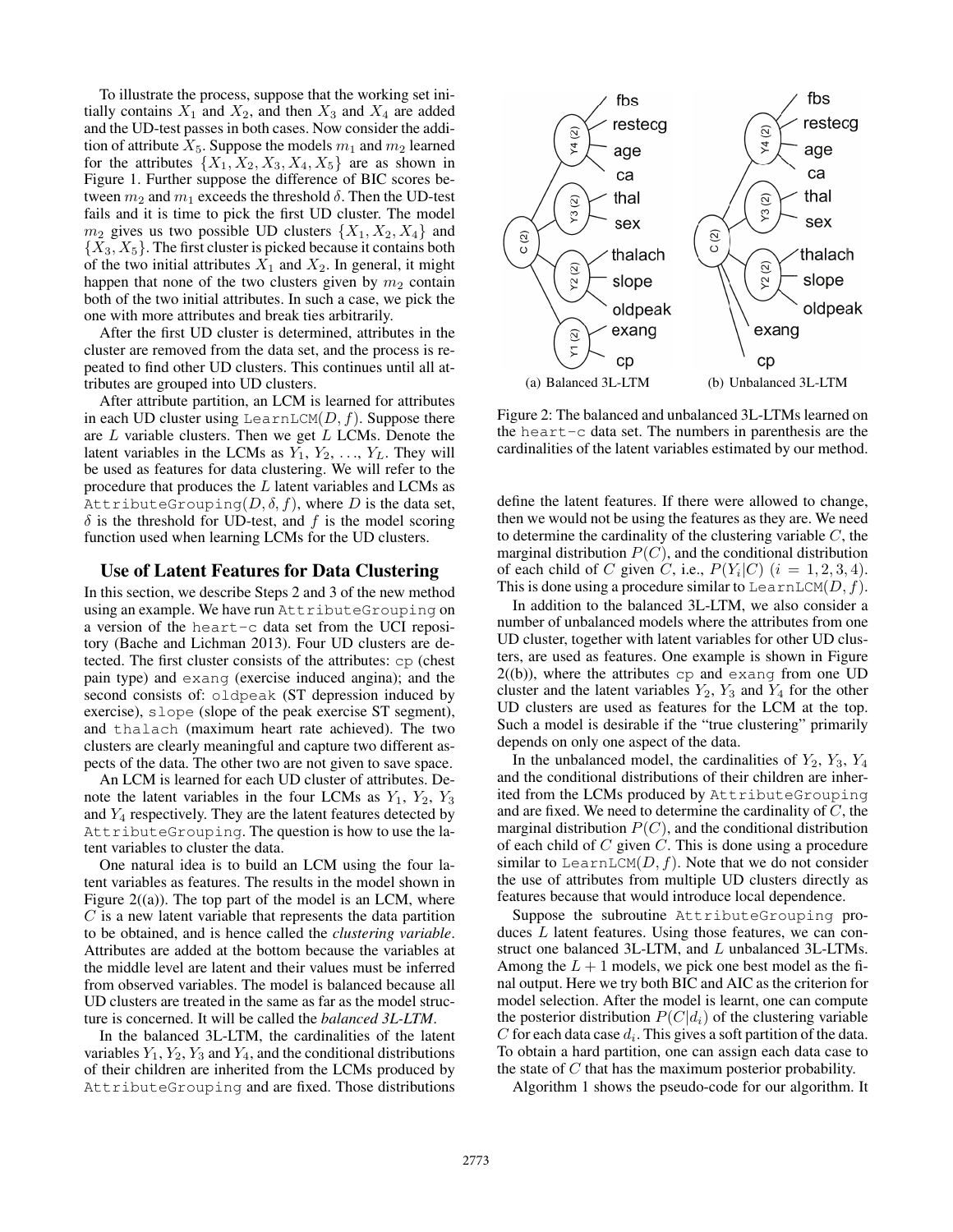### Algorithm 1 UC-LTM $(D, \delta, f)$

**Input:**  $D$  - Data,  $\delta$  - Threshold for UD-test, f - Model scoring function, either BIC or AIC . Output: A 3-level latent tree model (3L-LTM).

- 1: Run AttributeGrouping $(D, \delta, f)$  to obtain a list of latent features  $Y_1, Y_2, \ldots, Y_L$ .
- 2: Build a balanced 3L-LTM using the latent variables  $Y_1$ ,  $Y_2, \ldots, Y_L$ .
- 3: for each  $i = 1$  to  $L$  do
- 4: Build an unbalanced 3L-LTM by deleting  $Y_i$  from the balanced model and connecting the clustering variable  $C$  directly to each child of  $Y_i$ .
- 5: end for
- 6: Among the  $(L+1)$  3-level models, pick the one that has the highest score according to the scoring function  $f$ .
- 7: return the selected model.



Figure 3: Illustration of the TAN-LCM. The dashed lines are for the LCM, while the solid lines are connections among attributes determined by Chow-Liu's algorithm.

is called *UC-LTM*, which stands for Unidimensional Clustering using Latent Tree Models.

### Related Work

Technically LCMs are closely related to the Naive Bayes (NB) model for classification. An LCM can be viewed as a NB model where the class variable is not observed. In the context of NB, a well-known method for relaxing the local independence assumption is the tree-augmented naive (TAN) Bayes (Friedman 1997). The idea is to allow direct connections among the attributes. For the sake of computational efficiency, those connections are assumed to form a tree. The same idea can applied to LCM to relax the local independence assumption. We call this method TAN-LCM.

Figure 3 illustrates the structure of the model that TAN-LCM uses. To build such a model, we first learn a tree model for the attributes using Chow-Liu's algorithm (Chow and Liu 1968). Specifically, we create a complete weighted graph over the attributes with empirical mutual information between attributes as edge weights, and hence find a spanning tree for the graph. After that, we introduce the clustering variable C and connects it to each of the attributes. The cardinality of  $C$ , the marginal distribution  $P(C)$ , and the conditional distribution of each attribute given  $C$  are determined using a procedure similar to LearnLCM $(D, f)$ .

Table 1: The performance on synthetic data of various methods. The abbreviations  $b$  and  $ub$  denote data sets generated from the balanced and unbalanced models, respectively, in Figure 4. UC-LTM attains the highest NMI values.

|                  | <b>LCM</b>      | Balanced        | UC-LTM-     |                 |
|------------------|-----------------|-----------------|-------------|-----------------|
|                  |                 | $3L-LTM$        | AIC.        | <b>BIC</b>      |
| syn-b- $5k$      | $.48 {\pm} .00$ | $.65 {\pm} .00$ | $.65 + .00$ | .65 $\pm .00$   |
| $syn-b-10k$      | $.48 + .00$     | $.64 + .00$     | $.64 + .00$ | $.64 + .00$     |
| syn-ub- $5k$     | $.15 + .00$     | $.25 {\pm} .01$ | $.32 + .01$ | $.32 + .01$     |
| $syn$ -ub- $10k$ | $.15 + .00$     | $.19{\pm}.05$   | $.32 + .01$ | $.32 {\pm} .01$ |



Figure 4: Generative models for the synthetic data. The cardinality of the class variable  $C$  is 3. The other variables are binary variables. Model parameters are generated randomly.

### Empirical Results

In this section we empirically evaluate UC-LTM on both synthetic data and real-world data. Two versions of UC-LTM were used in the experiments, which use the AIC and BIC scores for model selection respectively. The synthetic data are used to demonstrate that UC-LTM can detect and model local dependence properly. The real-world data are used to show the benefits of modeling local dependence.

A common way to evaluate a clustering algorithm is to start with labeled data, remove the class labels, perform cluster analysis to obtain a hard partition of data, and compare the partition obtained with the partition induced by the class labels. We refer to those two partitions as the cluster partition and the true data partition respectively, and denote them by C and  $C_t$ . The quality of the cluster partition is measured using the *normalized mutual information NMI*( $C$ ;  $C_t$ ) between the two partitions (Zhong and Ghosh 2003), given by:  $NMI(C; C_t) = I(C; C_t)/\sqrt{H(C)H(C_t)}$ , where  $I(C; C_t)$ is the MI between C and  $C_t$  and  $H(.)$  stands for entropy (Cover and Thomas 1991). These quantities can be computed from the empirical joint distribution  $P(C, C_t)$  of C and  $C_t$ . *NMI* ranges from 0 to 1, with a larger value meaning a closer match between  $C$  and  $C_t$ .

#### Results on Synthetic Data

The synthetic data were generated from the two models shown in Figure 4. In the models, all variables have two possible states except that the root variable has three. Model parameters were randomly generated. Two data sets were sampled from each model. The sample sizes were 5,000 and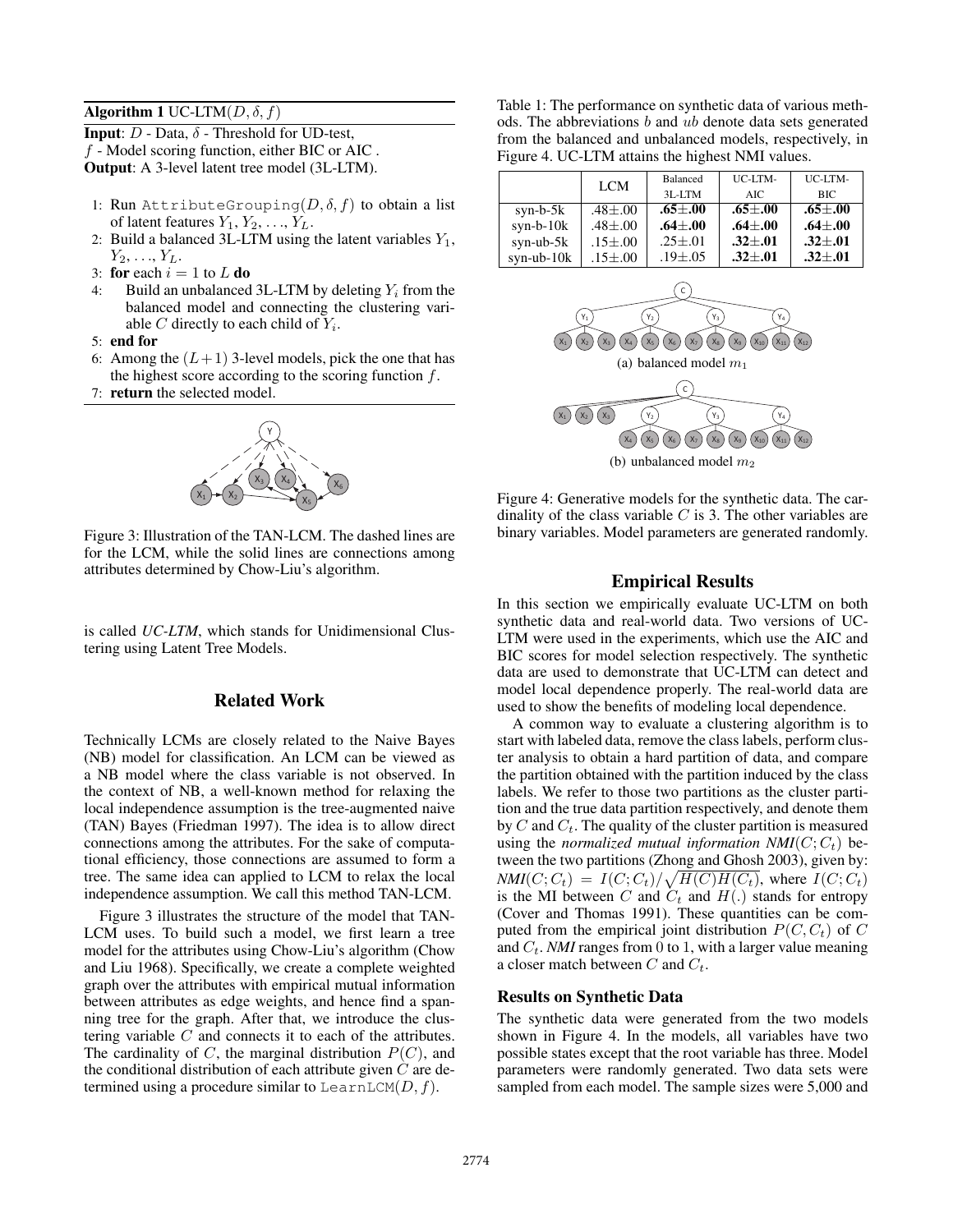Table 2: The performances of UC-LTM and alternative methods on 30 real-world data sets. UC-LTM-AIC is used as the pivot against which other methods are compared. The result of an alternative method on a data set is underlined if it is worse than that of UC-LTM-AIC, and it is marked blue if the difference exceeds 10%. Bold face fonts and red color are used to indicate the opposite. The last row summarizes the number of data sets on which an alternative method wins, ties or loses compared with UC-LTM-AIC. The  $\pm$  values indicate the standard deviation. An asterisk indicates that the performance of UC-LTM is improved with the inclusion of unbalanced 3L-LTMs.

|                 | <b>Unknown Number of Clusters</b> |                 | Known Number of Clusters |                  |                 |                 |                 |                 |                 |                 |
|-----------------|-----------------------------------|-----------------|--------------------------|------------------|-----------------|-----------------|-----------------|-----------------|-----------------|-----------------|
|                 | <b>LCM</b>                        | TAN-            | UC-LTM-                  | UC-LTM-          | k-means         | kkmeans         |                 | <b>LCM</b>      | UC-LTM-         | UC-LTM-         |
|                 |                                   | <b>LCM</b>      | <b>BIC</b>               | $\rm AIC$        |                 |                 | specc           |                 | <b>BIC</b>      | AIC             |
| australian      | $.16 \pm .00$                     | $.16 \pm .00$   | $.31 \pm .00$            | $.44 \pm .00$    | $.30 {\pm} .00$ | $.03 \pm .02$   | .071pm.01       | $.16 \pm .00$   | $.31 \pm .00$   | $.44 \pm .00$   |
| autos           | $\overline{.21} \pm .01$          | $.08 + .04$     | $.17 \pm .00*$           | $.23 \pm .00*$   | $.36{\pm}.03$   | $.23 \pm .02$   | $.25 \pm .04$   | $.36{\pm}.02$   | $.26 {\pm} .01$ | $.37{\pm}.02$   |
| breastcancer    | $.09 + .00$                       | $.01 + .00$     | $.09 + .00$              | $.10{\pm}.00*$   | $.00 \pm .00$   | $.03 \pm .01$   | $.05 {\pm} .02$ | $.09 + .00$     | $.091 \pm .00$  | $.09 + .00$     |
| breast-w        | $.68 + .00$                       | $.58 \pm .10$   | $.68 {\pm} .00$          | $.68 {\pm} .00$  | $.83 + .00$     | $.44 \pm .10$   | $.83 {\pm} .00$ | $.85 {\pm} .00$ | $.85 + .00$     | $.85 {\pm} .00$ |
| corral          | $.19 + .00$                       | $.01 \pm .01$   | $.19 + .00$              | $.19 + .00$      | $.19{\pm}.00$   | $.13 \pm .05$   | $.37 + .05$     | $.19 \pm .00$   | .19 $\pm$ .00   | $.19{\pm}.00$   |
| credit-a        | $.11 \pm .02$                     | $.25 \pm .06$   | $.12 \pm .00$            | $.13 \pm .01$    | $.24 {\pm} .00$ | $.01 + .01$     | $.02 + .00$     | $.15 + .00$     | $.10{\pm}.01$   | $.13 \pm .05$   |
| $credit-g$      | $.01 + .00$                       | $.00 \pm .00$   | $.01 + .00$              | $.01 + .00$      | $.03 + .00$     | $.02 \pm .03$   | $.00 \pm .00$   | $.01 + .00$     | $.01 + .00$     | $.01 + .00$     |
| diabetes        | $.12 \pm .00$                     | $.05 + .05$     | $.15{\pm}.02*$           | $.15 \pm .02*$   | .081 .00        | $.09{\pm}.05$   | $.11 \pm .03$   | $.09 \pm .00$   | .16 $\pm$ .00   | $.16{\pm}.00$   |
| flare           | .071pm.00                         | $.02 + .02$     | .071pm.00                | .071pm.00        | $.02 + .00$     | $.05 + .02$     | $.05 + .00$     | $.05 + .00$     | $.05 + .00$     | $.05 + .00$     |
| glass           | $.47 \pm .02$                     | $.23 \pm .01$   | $.48 + .00$              | $.48{\pm}.00$    | $.44 \pm .00$   | $.35 \pm .03$   | $.37{\pm}.06$   | $.48 {\pm} .01$ | $.43 \pm .01$   | $.46{\pm}.01$   |
| glass2          | $\overline{.31} \pm .00$          | $.17 + .00$     | $.31 \pm .00$            | $.31 \pm .00$    | $.15 \pm .00$   | $.08 + .10$     | $.13{\pm}.07$   | .20 $\pm$ .00   | .20 $\pm$ .00   | $.20{\pm}.00$   |
| heart-c         | $.30{\pm}.00$                     | $.29{\pm}.01$   | $.29 {\pm} .00$          | $.33 + .00$      | $.26 {\pm} .00$ | $.23 \pm .02$   | $.25 {\pm} .02$ | $.28 {\pm} .01$ | .26 $\pm .01$   | $.21 \pm .00$   |
| heartStatlog    | $.30{\pm}.00$                     | $.34 \pm .00$   | $.35 + .00$              | $.35 + .00$      | $.34 {\pm} .00$ | $.32 \pm .02$   | $.34 {\pm} .00$ | $.30{\pm}.00$   | $.35 \pm .00$   | $.35 + .00$     |
| hypothyroid     | $.18 + .00$                       | $.00 + .00$     | $.21 \pm .00*$           | $.21 \pm .00*$   | $.05 + .08$     | $.08 + .02$     | $.11 \pm .06$   | $.22 {\pm} .00$ | $.25 \pm .00$   | $.25 {\pm} .00$ |
| ionosphere      | $.38 \pm .00$                     | $.41 \pm .14$   | $.41 \pm .05$            | $.44 \pm .03$    | $.11 \pm .00$   | $.26 {\pm} .01$ | .041pm.00       | $.48 \pm .00$   | $.54 \pm .01$   | $.54 \pm .01$   |
| iris            | $.83 + .00$                       | $.18 + .06$     | $.83 + .00$              | $.83 + .00$      | $.76 {\pm} .07$ | $.59{\pm}.14$   | $.83 + .00$     | $.83 + .00$     | $.83 \pm .00$   | $.83 \pm .00$   |
| $kr$ -vs- $kp$  | $.06 {\pm} .01$                   | $.01 + .00$     | $.04 + .01$              | $.04 + .01$      | $.001 \pm .00$  | $.00 + .01$     | $.00 + .00$     | $.00 \pm .00$   | $.00 \pm .00$   | $.00 \pm .00$   |
| lymph           | $.22 {\pm} .00$                   | $.09{\pm}.02$   | .171pm.00                | $.29 \pm .00$    | $.23 {\pm} .00$ | $.09 + .02$     | .071pm.01       | $.23 \pm .02$   | $.30 {\pm} .01$ | $.24 \pm .00$   |
| $mofn3-7-10$    | $.04 \pm .03$                     | $.03 \pm .03$   | $.05 \pm .02*$           | $.05 \pm .02*$   | $.061 \pm .00$  | $.05 + .03$     | $.01 + .00$     | $.06 + .00$     | $.06 \pm .00$   | $.06 + .00$     |
| mushroom        | $.49 + .05$                       | $.15 {\pm} .09$ | $.52 {\pm} .01$          | $.52 {\pm} .01$  | $.15 {\pm} .00$ | $.09 + .05$     | .04 $\pm$ .00   | $.48{\pm}.00$   | $.48{\pm}.00$   | $.48{\pm}.00$   |
| pima            | $.12 \pm .00$                     | $.04 \pm .05$   | $.15 \pm .03*$           | $.15 \pm .03*$   | $.08 + .00$     | $.07 \pm .06$   | $.09 \pm .03$   | $.09 + .00$     | $.16 - .00$     | $.16{\pm}.00$   |
| segment         | $.68 {\pm} .01$                   | $.17 + .05$     | $.63 \pm .03$            | $.63 \pm .03$    | $.59 {\pm} .02$ | $.64 {\pm} .04$ | $.72 {\pm} .03$ | $.65 {\pm} .03$ | $.65{\pm}.06$   | $.67 + .05$     |
| shuttleSmall    | $.48 + .01$                       | $.24 \pm .06$   | $.49{\pm}.03*$           | $.49 \pm .03*$   | $.30{\pm}.04$   | $.30{\pm}.03$   | $.54 {\pm} .08$ | $.41 \pm .01$   | $.50 \pm .03$   | $.50{\pm}.03$   |
| sonar           | $.25 {\pm} .00$                   | $.17{\pm}.14$   | $.23 \pm .00$            | $.23 \pm .00$    | .32 $\pm .00$   | $.33{\pm}.03$   | .35 $\pm .00$   | $.31 {\pm} .00$ | $.27 \pm .00$   | $.27 \pm .00$   |
| soybean         | $.66 {\pm} .02$                   | $.34 \pm .03$   | $.63 \pm .02*$           | $.63 \pm .02*$   | $.66 {\pm} .01$ | $.62{\pm}.04$   | $.68{\pm}.03$   | $.76{\pm}.03$   | .76 $\pm .01$   | .76 $\pm .01$   |
| vehicle         | $.31 {\pm} .01$                   | $.16 \pm .03$   | $.30{\pm}.01$            | $.30{\pm}.01$    | $.11 \pm .00$   | $.19 \pm .02$   | $.21 {\pm} .04$ | $.21 {\pm} .00$ | .20 $\pm$ .01   | $.20{\pm}.01$   |
| vote            | $.43 {\pm} .00$                   | $.02 + .00$     | $.41 \pm .00$            | $.41 \pm .00$    | $.54 {\pm} .00$ | $.50 \pm .03$   | $.51 \pm .00$   | $.51 {\pm} .00$ | $.58{\pm}.01$   | $.58{\pm}.01$   |
| vowel           | $.18 + .01$                       | $.04 \pm .03$   | $.21 \pm .02$            | $.21 \pm .02$    | $.20 \pm .01$   | $.23 \pm .03$   | $.22{\pm}.03$   | $.22 \pm .03$   | $.26{\pm}.01$   | $.26 {\pm} .01$ |
| waveform21      | $.43 \pm .00$                     | $.26 {\pm} .01$ | $.48{\pm}.00*$           | $.48 + .00*$     | $.37 {\pm} .00$ | $.36{\pm}.01$   | .36 $\pm.00$    | $.37{\pm}.00$   | $.37 \pm .00$   | $.37{\pm}.00$   |
| Z <sub>00</sub> | .64 $\pm$ .00                     | $.04 \pm .02$   | $.72 {\pm} .07*$         | $.72 {\pm} .07*$ | $.85 {\pm} .02$ | $.14 \pm .01$   | $.18 {\pm} .07$ | $.86 {\pm} .00$ | $.86 {\pm} .00$ | $.86 {\pm} .00$ |
| win/tie/loss    | 6/6/18                            | 1/0/29          | 0/23/7                   | $-/-/-$          | 4/4/22          | 3/2/25          | 6/3/21          | 5/14/11         | 2/23/5          | $-/-/-$         |

10,000 respectively. Each sample contains values for the observed variables and the class variable C. The values of C were removed before running the clustering algorithms.

Because of the way the data were generated, the correlations among the attributes cannot be properly modeled using a single latent variable. In other words, local dependence exists. UC-LTM was able to recover the generative structure perfectly in all cases. This shows that UC-LTM is effective in detecting local dependence and modeling it properly.

Table 1 shows the quality of the clustering results produced by UC-LTM and LCM as measured by the NMI with the true class partitions. UC-LTM significantly outperformed LCM regardless of the model scoring function used. This shows the benefits of modeling local dependence. Moreover, UC-LTM outperformed balanced 3L-LTM on the last two data sets. This shows the benefits of including unbalanced models when there is a predominant aspect in data.

## Real-world Data: Unknown Number of Clusters

The real-world data sets were from the UCI machine learning repository. We chose 30 labeled data sets that have been often used in the literature. The data are from various domains such as medical diagnosis, biology, etc. The number of attributes ranges from 4 to 36; the number of classes ranges from 2 to 22; and the sample size ranges from 101 to 5,800. Continuous data were discretized using the method by Fayyad and Irani (1993). The class labels were first removed and then different methods were used to recover the class partition from the resulting unlabeled data. The results are shown in the left half of Table 2. We use UC-LTM-AIC as a pivot and compare it with each of the other methods. For each data set, we check the NMI for an alternative method and UC-LTM-AIC. The NMI of the alternative method is marked bold if it outperforms UC-LTM-AIC, and colored red if the difference exceeds 10%; the value is underlined and colored blue if it is the other way around.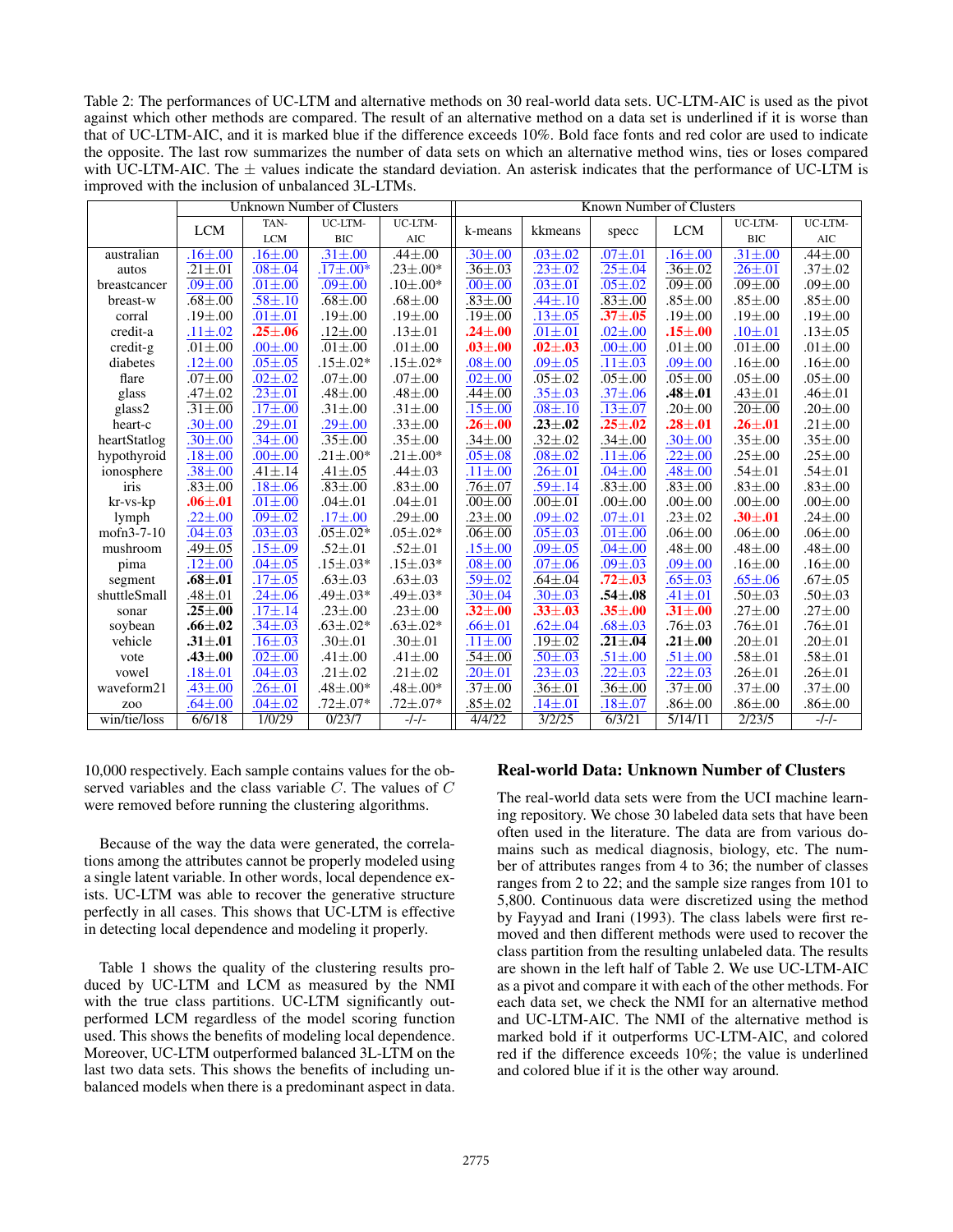Findings about UC-LTM There are two questions regarding UC-LTM itself. First, what is the impact of the inclusion of unbalanced models? To answer this question, we have run another version of UC-LTM that uses only balanced models. It turns out that the inclusion of unbalanced models never impact negatively on the performance. It improved the performance on a number of data sets, which are marked with asterisks. The second question is whether the choice of model selection criteria has a significant impact on the performance. We see in the left half of Table 2 that UC-LTM-AIC beats UC-LTM-BIC on 7 data sets. They obtained the same results on all other data sets. Overall, the performance of UC-LTM-AIC is better. In the following, we compare UC-LTM-AIC with other methods.

Comparisons with Alternative Methods UC-LTM-AIC outperforms LCM on 18 of the 30 data sets (those underlined). The differences exceed 10% on 14 data sets (those colored blue). In contrast, LCM outperforms UC-LTM-AIC on 6 data sets (those bold-faced). The difference exceeds 10% on only 1 data set (the one colored red). Overall, the performance of UC-LTM-AIC is superior to that of LCM. The results indicate that UC-LTM-AIC is beneficial to detect and model local dependence.

The performance of TAN-LCM is worse than UC-LTM-AIC on all but one data set. The differences are often drastic. Intuitively, the clustering of discrete data is based on correlations among the attributes. In TAN-LCM, much of the correlations are explained by the edges among the attributes themselves, which results in poor clustering performance.

A Remark A careful reader might have noticed that while the performances of LCM and UC-LTM are good on data sets such as iris and breast-w, they are very poor on data sets such as credit-g and kr-vs-kp. The phenomenon can be explained by considering how closely related the attributes are to the class variables. For a given data set, calculate the average empirical NMI between the class variable C and the attributes as follows:

A-C correlation strength = 
$$
\sum_{A \in \mathbf{A}} NMI(A, C)/|\mathbf{A}|,
$$

where  $A$  stands for the set of all attributes. Call the quantity *A-C correlation strength*. Table 3 shows several data sets with either strongest or weakest A-C correlation strength. It is clear that the performances of LCM and UC-LTM-AIC are good when the A-C correlation strength is strong. When the A-C correlation strength is weak, on the other hand, there is little information about the class variable in the attributes. It is hence unlikely to, based on the attributes, obtain a cluster partition that matches the true class partition well, no matter what clustering method is used. Consequently, both LCM and UC-LTM-AIC have poor performances.

### Real-world Data: Known Number of Clusters

We next compare the methods in the setting of known number of clusters. Here we include several methods that are not model-based and require the number of clusters be given, namely K-Means, kernel K-Means and spectral clustering. The results are given on the right half of Table 2.

Table 3: Strength of attribute-class correlation and performances of clustering algorithms.

|                              | A-C correlation | LCM  | UC-LTM-AIC |
|------------------------------|-----------------|------|------------|
| $\overline{\text{credit-g}}$ | 0.02            | 0.01 | 0.01       |
| kr-vs-kp                     | 0.02            | 0.06 | 0.04       |
| breastcancer                 | 0.04            | 0.09 | 0.10       |
| $mofn3-7-10$                 | 0.05            | 0.04 | 0.05       |
| flare                        | 0.05            | 0.07 | 0.07       |
| hypothyroid                  | 0.05            | 0.18 | 0.21       |
| diabetes                     | 0.07            | 0.12 | 0.15       |
| pima                         | 0.07            | 0.12 | 0.15       |
| credit-a                     | 0.09            | 0.11 | 0.13       |
| glass                        | 0.30            | 0.47 | 0.48       |
| segment                      | 0.33            | 0.68 | 0.63       |
| soybean                      | 0.35            | 0.66 | 0.63       |
| Z <sub>O</sub> O             | 0.40            | 0.64 | 0.72       |
| breast-w                     | 0.44            | 0.68 | 0.68       |
| iris                         | 0.60            | 0.83 | 0.83       |

In this setting, UC-LTM-AIC outperforms LCM on 11 of the 30 data sets (those underlined), and the differences exceed 10% on 10 data sets (those colored blue). On the other hand, LCM outperforms UC-LTM-AIC on 5 data sets (those bold-faced), and the differences exceed 10% on 3 data sets (those colored red). UC-LTM-AIC outperforms K-Means on 22 data sets, and the differences exceed 10% on 14 data sets. On the other hand, K-Means outperforms UC-LTM-AIC on 4 data sets, and the difference exceed 10% on all of them. The comparisons of UC-LTM-AIC versus kernel K-Means and spectral clustering are similar. Overall, the performance of UC-LTM-AIC is superior to all the alternative methods.

Note that, as we move from the setting of unknown number of clusters to the setting of known number of clusters, the performance of UC-LTM improves on several data sets such as autos and breast-w. However, the performance degrades on several other data sets such as glass2 and heart-c. This is probably due to fact that the some clusters in the true class partition are very small in size. When the number of clusters is unknown, UC-LTM would group them together with big clusters. When the number of clusters is given, on the other hand, UC-LTM would tend to balance the sizes of all clusters, and therefore produce an inferior partition. Take the data set heart-c as an example. There are 5 true clusters with sizes 160, 136, 0, 0 and 0. When the number of clusters is not given, UC-LTM produces 2 clusters, which is ideal (i.e., only 2 non-empty true clusters). When the number of clusters is set at 5, on the other hand, UC-LTM partitions the data into 5 clusters of sizes 93, 56, 55, 23, 69. The clusters are now more balanced in size, but the partition is more different from the true partition than the partition for the setting of unknown number of clusters.

### Concluding Remarks

When performing cluster analysis on discrete data using latent class models (LCMs), local dependence is an issue that should not be ignored. A method for detecting and modeling local dependence called UC-LTM has been proposed in this paper. In empirical studies, UC-LTM outperforms LCM in most cases, especially in the setting of unknown number